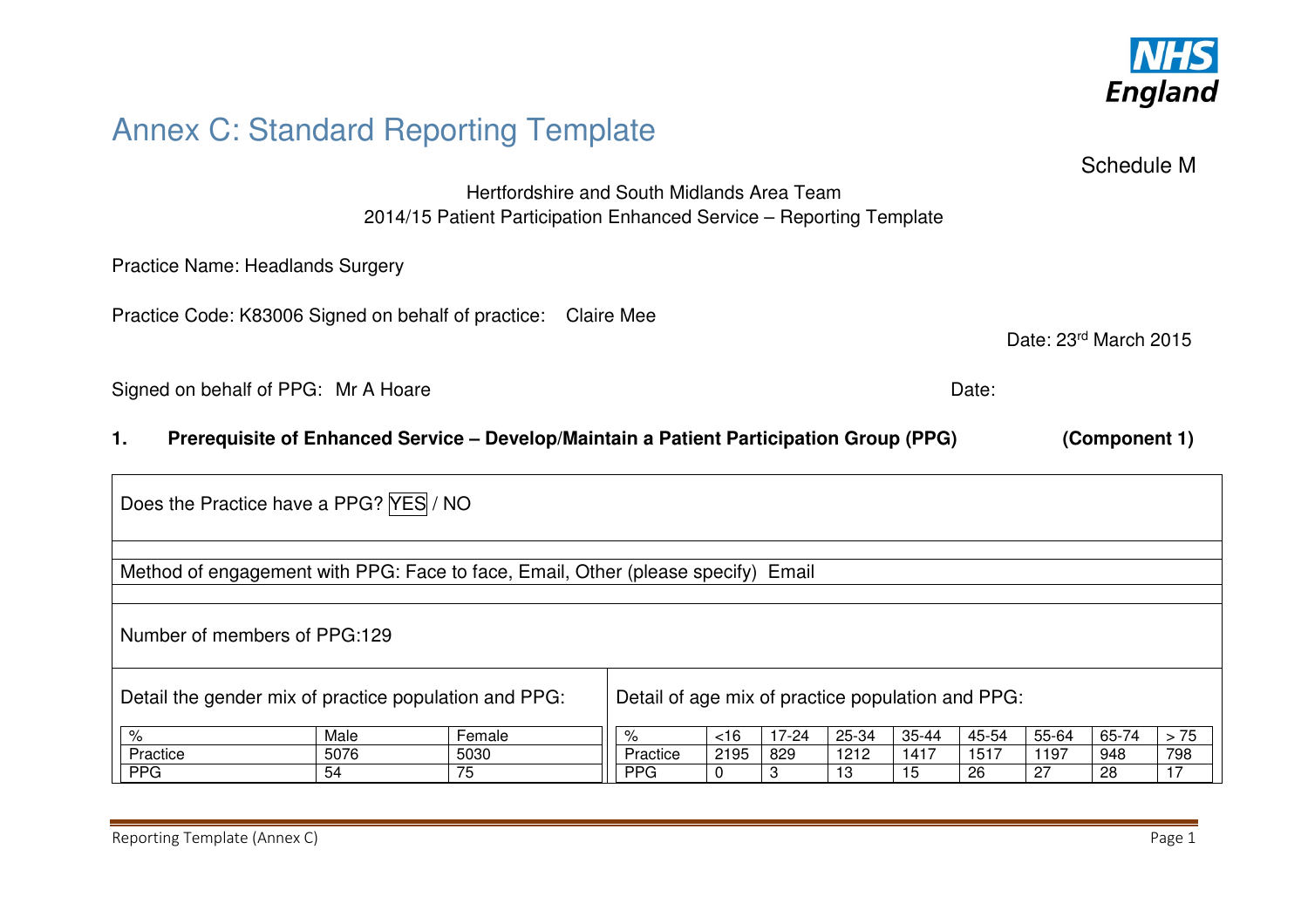

Detail the ethnic background of your practice population and PPG:

|            | White          |       |                             |                | Mixed/ multiple ethnic groups |                         |                 |                |  |  |
|------------|----------------|-------|-----------------------------|----------------|-------------------------------|-------------------------|-----------------|----------------|--|--|
|            | <b>British</b> | Irish | Gypsy or Irish<br>traveller | Other<br>white | White &black<br>Caribbean     | White &black<br>African | White<br>&Asian | Other<br>mixed |  |  |
| Practice   | 3213           | רמ    |                             | 319            | 24                            | 18                      | 19              | 18             |  |  |
| <b>PPG</b> | 102            |       |                             |                |                               |                         |                 |                |  |  |

|          | Asian/Asian British |           |             |         |                | Black/African/Caribbean/Black British | Other     |                       |      |              |
|----------|---------------------|-----------|-------------|---------|----------------|---------------------------------------|-----------|-----------------------|------|--------------|
|          | Indian              | Pakistani | Bangladeshi | Chinese | Other<br>Asian | African                               | Caribbean | Other<br><b>Black</b> | Arab | Anv<br>other |
| Practice | 145                 | ∽<br>◡    |             | 32      | 50             | 80                                    |           |                       |      |              |
| PPG      |                     |           |             |         |                |                                       |           |                       |      |              |

Describe steps taken to ensure that the PPG is representative of the practice population in terms of gender, age and ethnic background and other members of the practice population:

1. Postal invitations with a SAE were sent to patients with various ethnic backgrounds as well as carers and patients with young children.

Advertisements were placed on our websites and patient information booklet.

Laminated notices are in our waiting areas. All patients who had provided us with an email address were sent information about joining the PPG.

PPG information was also included with all recall letters posted from the surgery.

Finally PPG information is available from the reception desk. The opportunity to join our PPG is discussed at new patient interviews and with patients as appropriate.

Reporting Template (Annex C)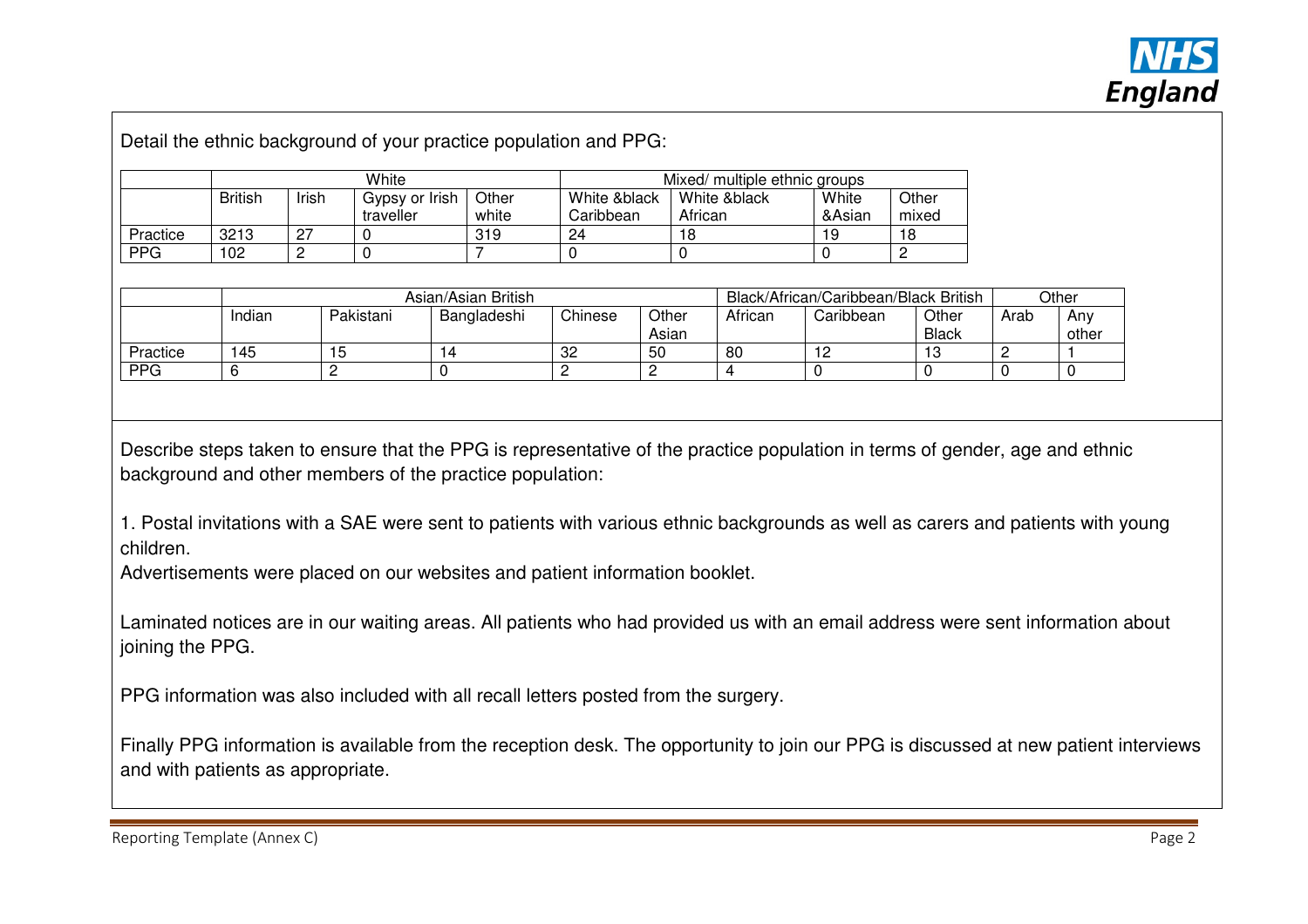

Are there any specific characteristics of your practice population which means that other groups should be included in the PPG? E.g. a large student population, significant number of jobseekers, large numbers of nursing homes, or a LGBT community? YES/**NO**

If you have answered yes, please outline measures taken to include those specific groups and whether those measures were successful:

### **2. Review of patient feedback (Component 2 – 30% of payment)**

Outline the sources of feedback that were reviewed during the year:

We carried out an in house patient survey during Nov and Dec 14. The survey was based on the 2013 survey and comparisons were made with the NHS national survey. Patients were particularly requested to give feedback in any area where we attained lower scores. The survey was emailed to PPG members and all patients with a registered email address and was available from reception. Patients suggestions written and verbal

FFT feedback

**Complaints** 

How frequently were these reviewed with the PRG?

Regularly in practice.

 Results of our patient survey were sent to the PPG requesting their comments and feedback. Once this was collated with other feedback an action plan was created and sent for their approval.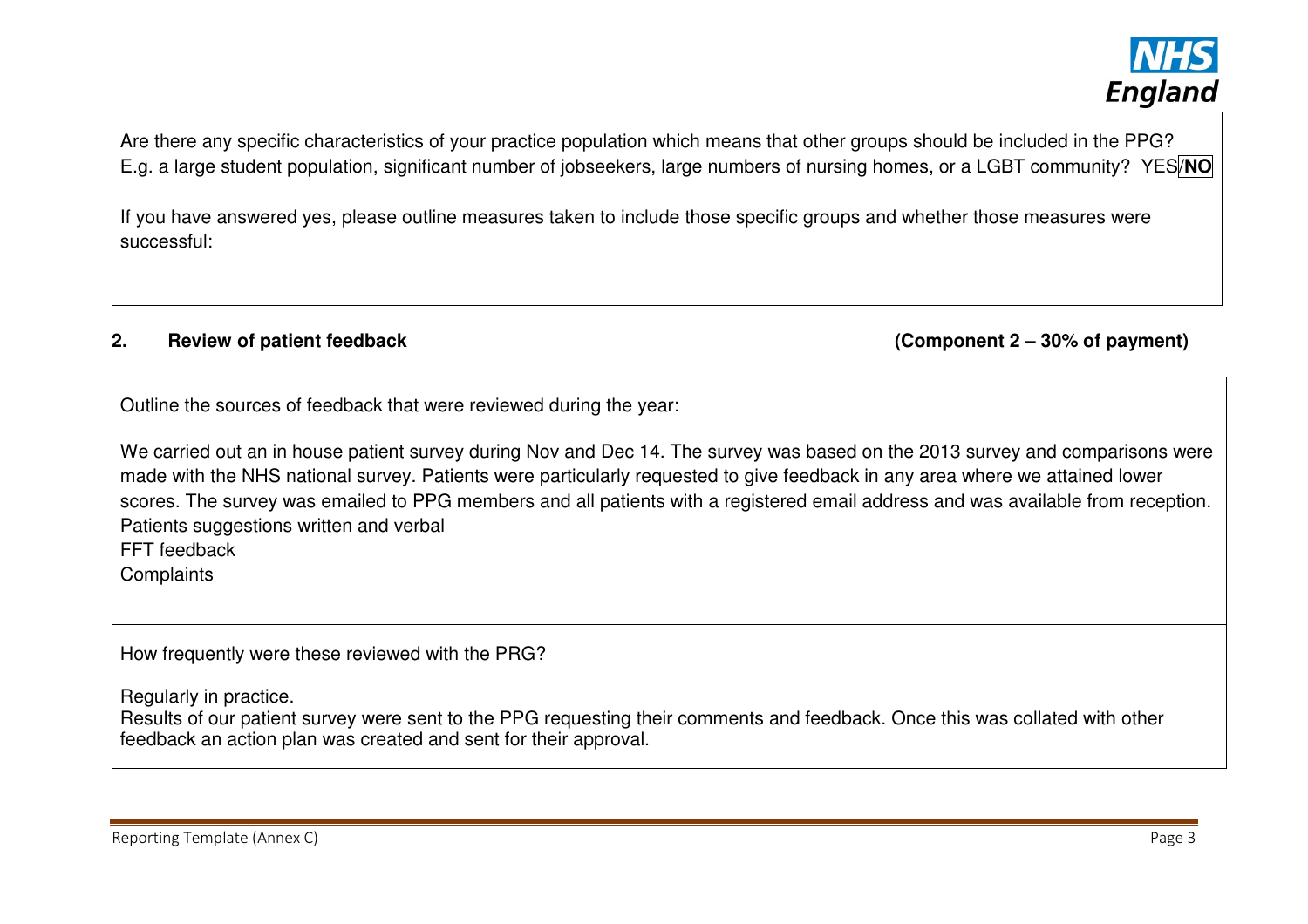

## **3. Action plan priority areas and implementation**

(Component 3 - 30% of payment)

| Priority area 1                                                                                                           |
|---------------------------------------------------------------------------------------------------------------------------|
| Description of priority area:                                                                                             |
| Telephone system                                                                                                          |
|                                                                                                                           |
| What actions were taken to address the priority?                                                                          |
| Provision of extra telephone lines and extra staff to answer calls during the busiest times between 8.00 a.m. - 9.30 a.m. |
|                                                                                                                           |
| Result of actions and impact on patients and carers (including how publicised):                                           |
| Improved patient satisfaction.<br>Prompt response time.                                                                   |
| Reduced stress and frustrations for patients when trying to contact the surgery.<br>Advertisements within the practice.   |
|                                                                                                                           |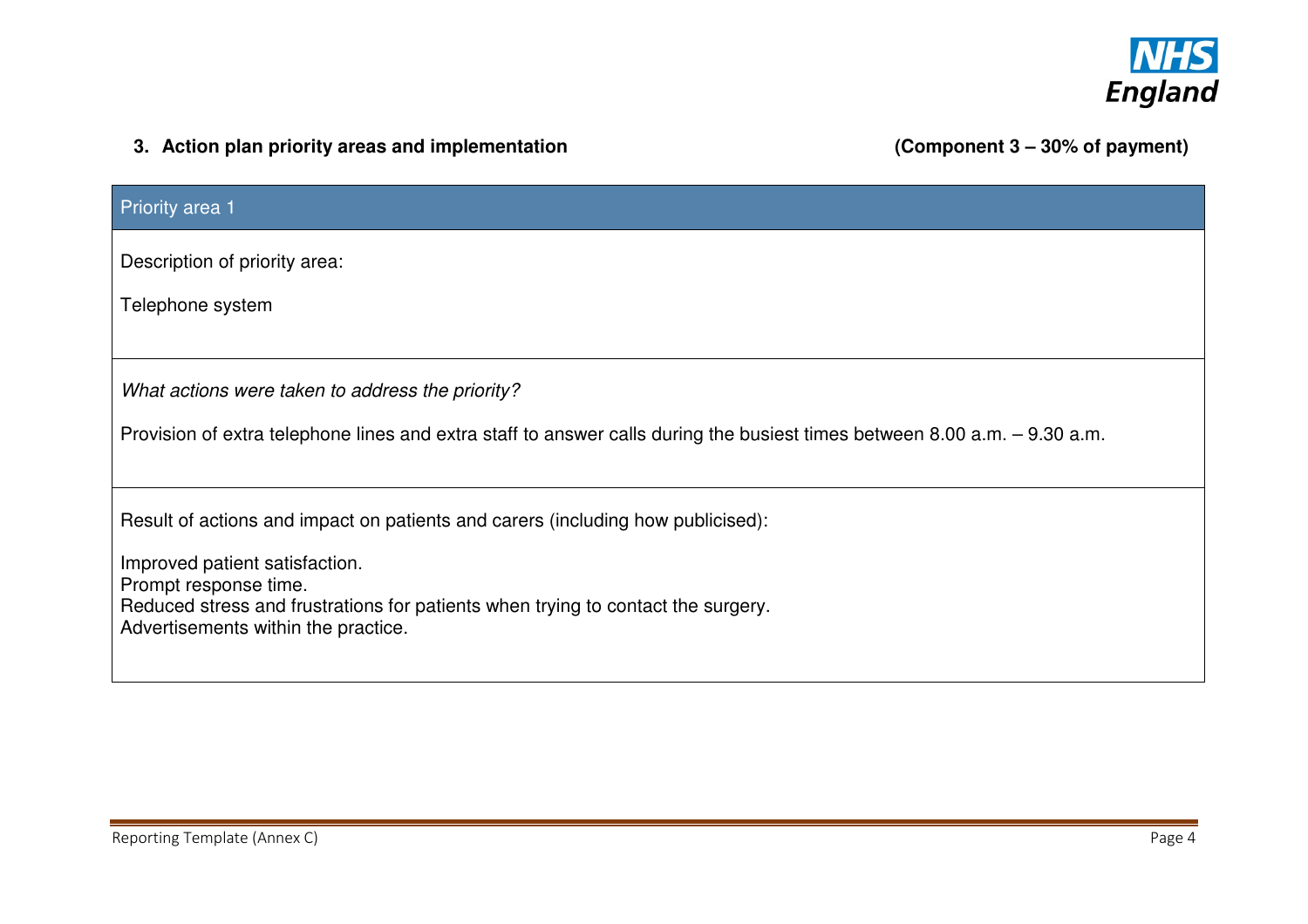

### Priority area 2

Description of priority area:

DNA appointments

What actions were taken to address the priority?

Introduction of text messages to those who DNA.

Introduction of courtesy calls as appointment reminders.

Result of actions and impact on patients and carers (including how publicised):

Information displayed in the waiting room of the number of DNA's each month.

Increase in the number of appointments by reducing the wastage of appointments through DNA.

Advertisements within the practice.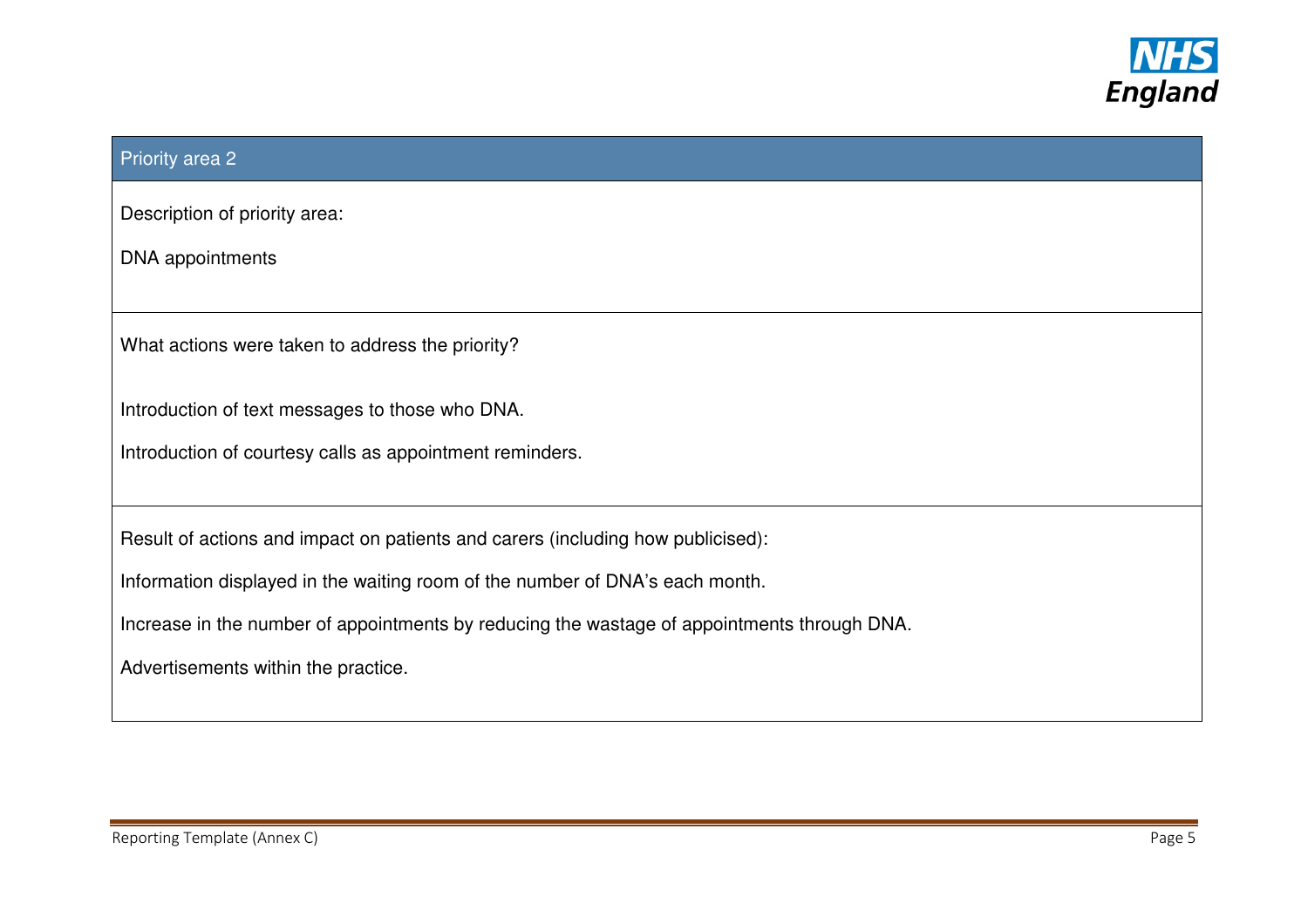

### Priority area 3

Description of priority area:

Customer Service and communication

What actions were taken to address the priority?

Continue with our staff training programme which has increased service and satisfaction levels during the last few years.

Result of actions and impact on patients and carers (including how publicised):

Greater patient satisfaction through improved communication and service levels.

Advertisements within the practice.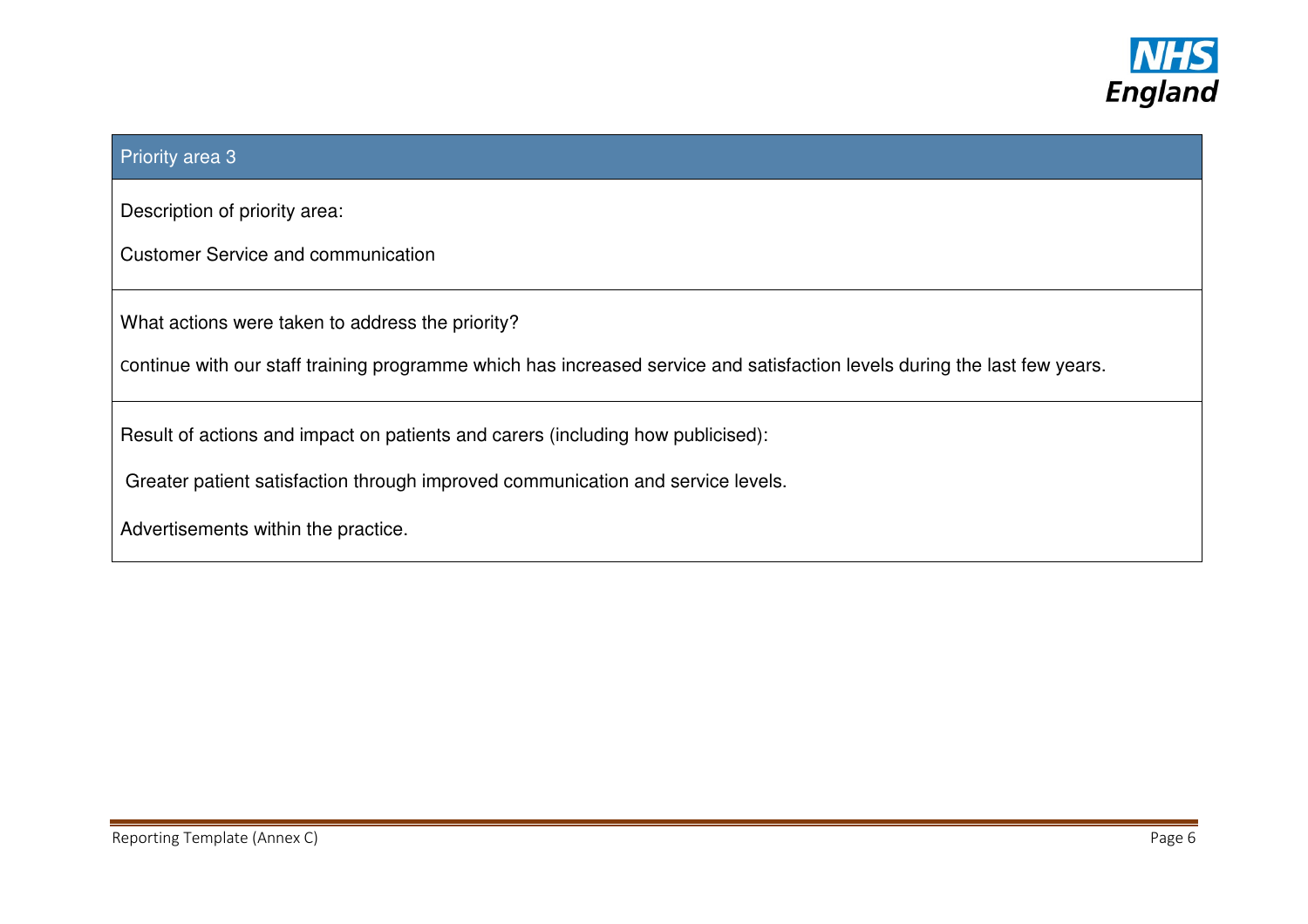

### $2011 - 2012$ **2011 - 2012** an one year, outline progress made on issues raised in the previous year(s):

Access – Staff organised to respond accordingly to high demands. Use system reports to monitor performance - COMPLETED Communication- Reception staff to routinely advise patients of delays if a Dr or nurse is running late - COMPLETED Lack of understanding of the appointment system - Information leaflet to every household - COMPLETED Appointment System – Introduce text reminders – COMPLETED Customer Service – Arrange customer care training – COMPLETED

### **2012 - 2013**

 Customer Service - We have received less complaints and more positive feedback but efforts to improve customer service are ongoing.

Aim: - To provide a welcoming, friendly environment with helpful and pleasant staff.

To arrange regular customer service training to improve listening and communication skills. - COMPLETED

Communication Positive responses to text alerts but DNA rates are similar. Aim: - To continue to obtain patient mobile telephone numbers which will allow us to increase the number of appointment reminders - COMPLETED

Positive response to online booking of appointments which was introduced in 2012. Aim: - Investigate the possibility to increase this facility – COMPLETED

### **2013 – 2014**

 Promotion of our online facilities – COMPLETED Nurse appointments available during extended hours – COMPLETED Health Care assistant appointments available during extended hours – COMPLETED The role of one of our Health Care Assistants is being expanded, which will provide some extra nursing appointments - COMPLETED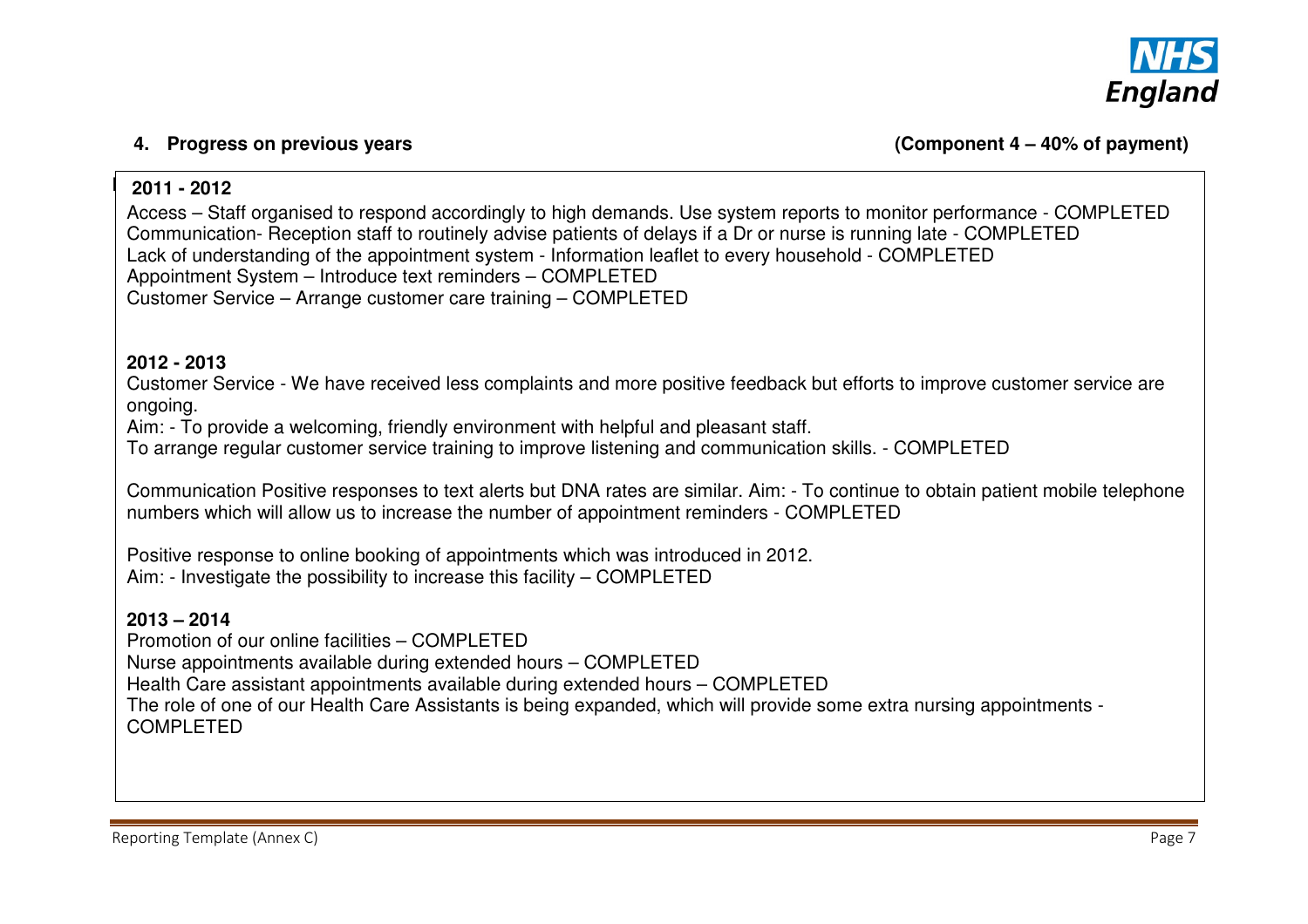

## **5. PPG Sign Off**

Report signed off by PPG: YES

Date of sign off: 26<sup>th</sup> March 2015

Has the report been published on the practice website? YES

Please insert web-link to your report: www.headlandssurgery.co.uk.

How has the practice engaged with the PPG:

The PPG were involved by providing comments/suggestions on the patients survey and action plans proposed.

How has the practice made efforts to engage with seldom heard groups in the practice population?

Analysed our practice population groups and identified carers, patients in care homes and members of small ethnic groups to seek their views. The response was relatively small.

Has the practice received patient and carer feedback from a variety of sources?

Yes

Was the PPG involved in the agreement of priority areas and the resulting action plan?

The PPG was in agreement of priority areas and the resulting action plan.